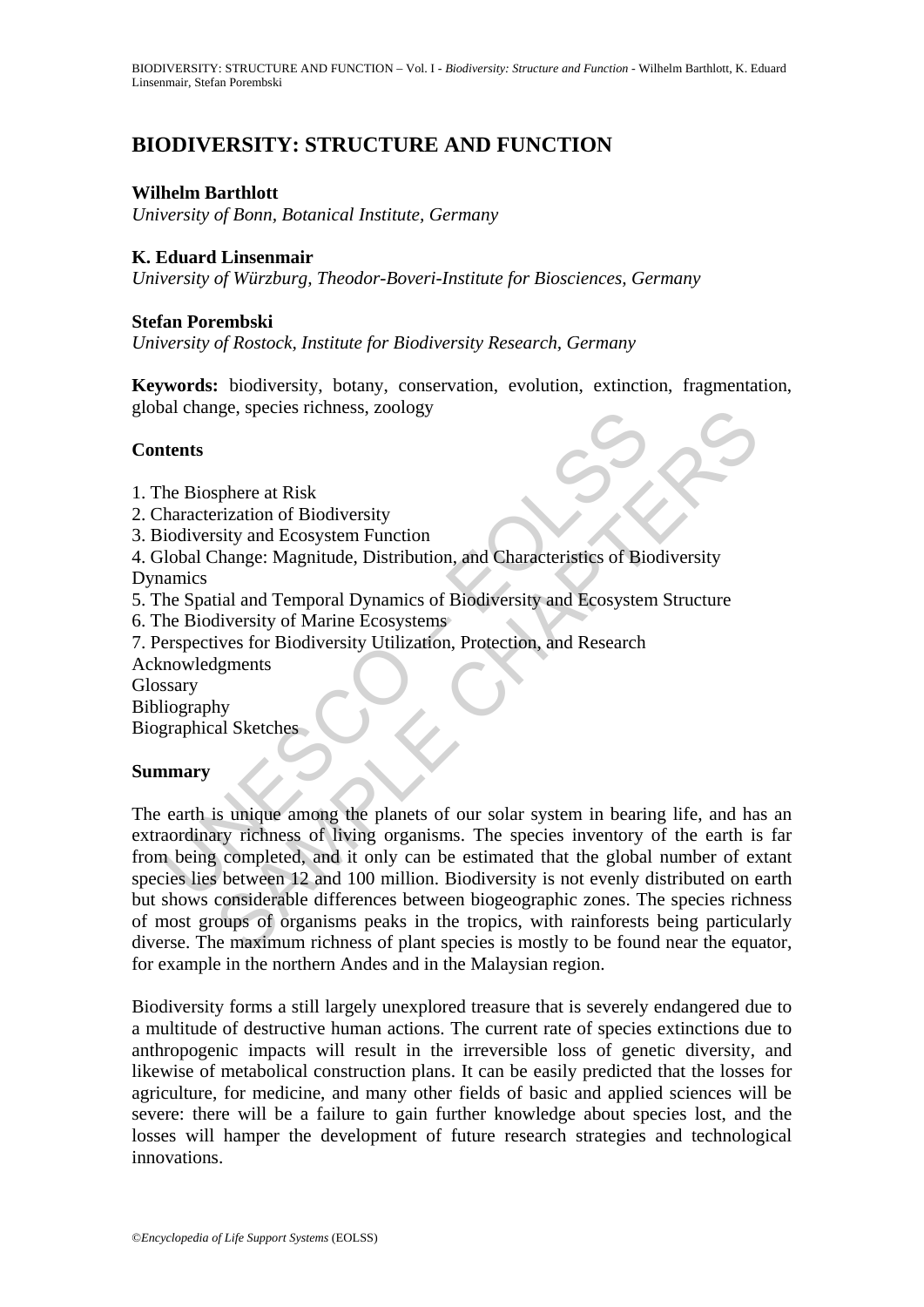Changes in land-use, habitat diminution and fragmentation, nutrient enrichment, and environmental stress, caused by human beings in the form of pollutants, for example, lead to reduced biological diversity on all levels (genes, species, and communities) and for all functional roles. At the moment in many cases it is not yet sufficiently clear how severely these changes in diversity will affect processes such as energy flow and nutrient cycling in ecosystems. The conversion of natural landscapes and the fragmentation of natural habitats (that is, the breaking up of ecosystems into smaller, more or less isolated pieces) due to anthropogenic impacts are the greatest threats to biodiversity. Habitat fragmentation affects species diversity mainly by reducing total ecosystem size in a region, reducing the size of particular habitats, and increasing isolation between habitat fragments. The effects of fragmentation are species-specific, with species possessing low dispersal potential and establishment (or recruiting capacity) effectiveness, and species requiring especially large home ranges, being particularly prone to local extinction. These losses lead to a simplification of fragmented ecosystems which could result in reduced ecosystem stability and in the loss of ecosystem functions. Today invasive species form a significant component of global change, in particular in anthropogenically modified ecosystems. Invasive species have a severe economic impact and the costs of these species are estimated to reach billions of US dollars annually.

the colored extinction. These losses lead to a simplification of frage<br>ch could result in reduced ecosystem stability and in the loss of ec<br>ay invasive species form a significant component of global chan<br>rropogenically mod and extinction. These losses lead to a simplification of fragmented ecosysts d result in reduced ecosystem stability and in the loss of ecosystem function exist of protocol change, in particular component of global change, Global biodiversity is still rich, though it has already been considerably reduced. However it cannot be conserved at its current level on an earth that is increasingly being modified by human beings. Most biomes will, if human pressure is not very quickly and fundamentally reduced, increasingly suffer from species extinctions as well as from reductions in population size which create a loss of genetic diversity. They will also suffer from weaker connectivity, with the probable consequence of impaired functionality. Very difficult and unavoidably controversial decisions will have to be made concerning the extent of biodiversity that should be protected in the long run.

It will be of decisive importance to convince the broad public of the economic relevance of services rendered by the biosphere, and to demonstrate the important part biological diversity plays in sustaining the biosphere's vital life support system. To gain a better awareness of the irreplaceable and vital services of the biosphere is to access arguments that might help in setting priorities for future political decisions. It is important that people should recognize that conserving high biological diversity on all levels is in the longer run a prerequisite for humanity's survival. Therefore it is not an obstacle to further socio-economic development, but a precondition for its success.

There is widespread agreement that species have considerable economic, amenity, and moral values. At present, however, our knowledge is not sufficient to enable us to calculate the value of most species. Economists calculate an option value for species of unknown worth: that is, the potential value of a currently useless species after future discoveries have detected its possible interesting attributes. Calculations of option values for economic reasoning depend on our knowledge of species and on estimates of the money value of their uses. For the long-term protection of the biosphere as a wellbalanced and self-sustained system, according to the educated guesses of many experts it will be necessary to finance a system of protected sites that cover at least from 10 to 20 percent of the terrestrial land surface. Moreover, biodiversity-related research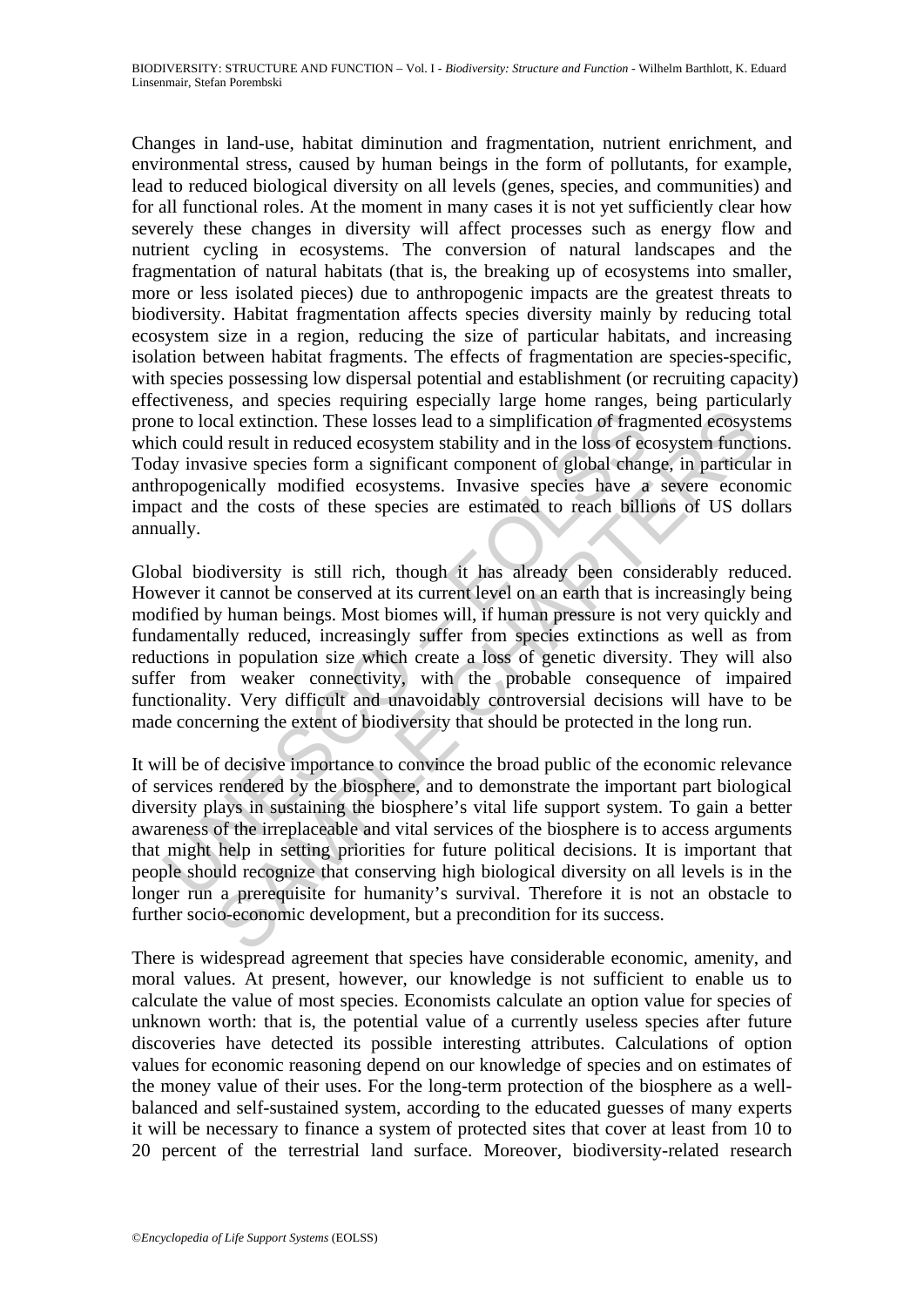activities should be enhanced, with particular focus on capacity building in those regions of the earth that harbor extraordinarily high shares of biodiversity.

# **1. The Biosphere at Risk**

Only twenty-five years ago it seemed that, after centuries of collecting and describing plants and animals, the organismic inventory of the Earth could be completed soon. It thus came as a big surprise when Erwin (1982) published the results of his studies of canopy fogging (that is, spraying the forest canopy with an insecticide) from a rainforest site in Peru. Erwin provided data and theoretical extrapolations about beetles living in the canopy, on the basis of an assumed degree of host-specificity.

His findings and his upscaled assumptions indicated that the number of species living on Earth had hitherto been substantially underestimated. Some time after its publication, this material gained considerable importance in stimulating new estimates of global species numbers, and a very lively discussion about the overall dimension of biological diversity on our planet. In addition, May (1990), working on the basis of theoretical assumptions about the body size distribution of organisms, suggested that the global number of terrestrial species reaches about 10 million.

Earth had hitherto been substantially underestimated. Some time a material gained considerable importance in stimulating new e<br>ites numbers, and a very lively discussion about the overall dime<br>rsity on our planet. In addit sen and a very lively discussion about the mean of a very sensition of the mean of the proton of the product and pained considerable importance in stimulating new estimates of glubical gained considerable importance in sti Since this research was undertaken it has become very obvious that the species inventory of the earth is far from being completed, and that for groups such as arthropods, nematodes, fungi, and microbes, our knowledge is extremely limited. It can only be estimated that the global number of extant species lies somewhere between 12 and 100 million. Biodiversity thus forms a still largely unexplored treasure for basic science and applications in many fields—but a treasure that is severely endangered due to a wide spectrum of destructive human actions.

The current rate of anthropogenic species extinctions represents the sixth severe mass extinction on Earth during the last 500 million years. This will result in the irreversible loss of a large part of genetic diversity, and likewise of many highly specialized and unique metabolical construction plans. It can be easily predicted that the losses will have a severe impact on the acquisition of further knowledge in agriculture, medicine, and many other fields of basic and applied sciences. Along with other factors, this will hamper the development of future research strategies and technological innovations.

# **2. Characterization of Biodiversity**

The earth is unique among the planets of our solar system in bearing life, and it has developed an extraordinary richness of living organisms and different communities. During the last decades, in which the negative anthropogenic impact has become very apparent, biodiversity has become a focal point of different natural and social sciences. The term "biodiversity" itself was coined in 1986 on the occasion of the National Forum on BioDiversity, held in Washington, D.C.

The results of this meeting were published by Wilson and Peter (1988) under the title *Biodiversity*. The current usage of the term can be traced back to (for example) Lovejoy (1980), who equated biodiversity with species richness: that is, the number of species in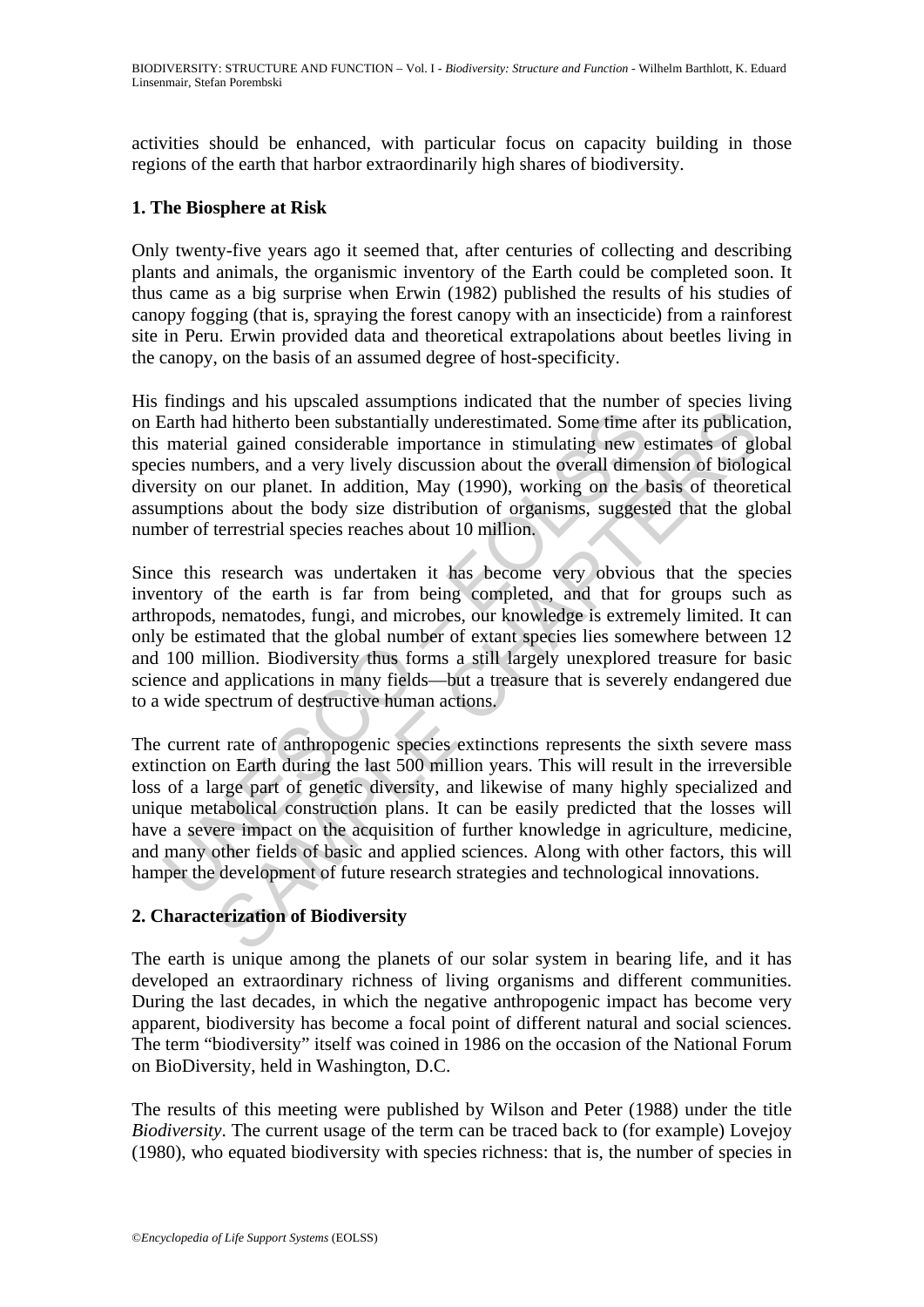a community. Today, the concept of biodiversity is relatively broad: it comprises the total complexity of life and includes a wide spectrum of variations from the molecular to the ecosystem level. Frequently, biodiversity is considered to consist of three principal levels: genes, species, and ecosystems.

Biodiversity-related phenomena have been the subject of study for a long time, but the foundations of modern biodiversity research were laid in the 1960s and 1970s. A number of highly influential works developed the tools of theoretical ecology for analyzing central challenges of this field, such as the correlation between diversity and area and the mechanisms behind it (MacArthur and Wilson, 1967), and the relation between diversity and stability (May, 1973).

there of explanations have been suggested for the origin and main<br>mess. According to Crawley (1997), the proposed explanations of<br>e on whether or not the communities are in equilibrium. In the f<br>ypotheses suggest that nich explanations have been suggested for the origin and maintenance of speculations have been suggested for the origin and maintenance of species rich the<br>lecording to Crawley (1997), the proposed explanations of species rich<br> The central question why there are so many species still cannot be answered. A large number of explanations have been suggested for the origin and maintenance of species richness. According to Crawley (1997), the proposed explanations of species richness hinge on whether or not the communities are in equilibrium. In the first case a number of hypotheses suggest that niche specialization prevents interspecific competition and allows the coexistence of many species, including subordinate ones, with very similar ecological requirements.

In contrast to this, stochastic assumptions predict that most communities exist in a state of non-equilibrium, where species richness is promoted by periodic environmental disturbances which prevent the dominance of a few highly competitive species.

Apart from species richness, biodiversity considers spatial patterns of diversity in an ecological context. According to Whittaker (1977) the following components of diversity can be defined:

- Alpha diversity: that is, within-area diversity, the number of species occurring within a defined area.
- **Beta diversity:** measures the degree of species change along a physiographic gradient or between habitats.
- Gamma diversity: that is, landscape diversity. It describes the overall diversity within a large region. Gamma diversity has no upper limit and it often refers to large regions or countries.

The concept of diversity takes into account two factors: species richness, that is the number of species, and evenness, that is how equally abundant the species are. The species diversity in a sampling unit can be measured by species richness indices (for a survey see Magurran, 1988).

Species form the basic units of biodiversity, and taxonomy provides a reference system which differentiates between individual species and classifies them in an evolutionary context. There is much debate about an exact definition of what constitutes a species, resulting in different classification systems and species numbers.

Today taxonomists have described about 1. 75 million species out of the possible 12 to 100 million (Hawksworth and Kalin-Arroyo 1995; see Figure 1).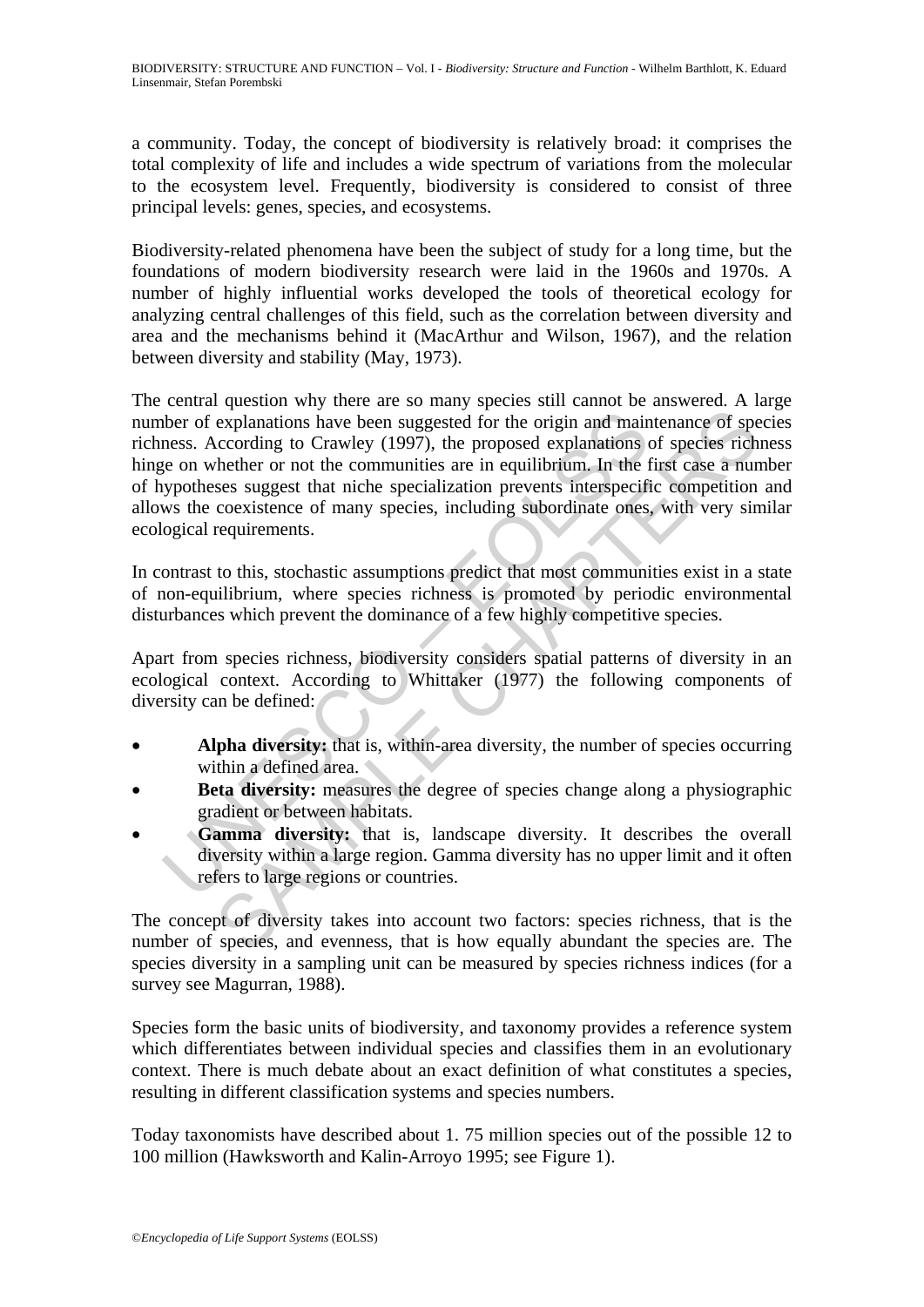

However, for most groups the precision of the species counts is highly variable Source: Data based on Hawksworth and Kalin-Arroyo (1995).

Figure 1. Approximately 1.75 million species are currently re<br>However, for most groups the precision of the species counts is b<br>Source: Data based on Hawksworth and Kalin-Arroyo (1<br>knowledge of the biology of most of the s Example 1. Approximately 1.75 million species are currently recognized.<br>Ver, for most groups the precision of the species counts is highly variable Source: Data based on Hawksworth and Kalin-Arroyo (1995).<br>
Edge of the bi Our knowledge of the biology of most of the species that have been described to date is very poor. Evidence from the fossil record (mainly of a limited number of marine, well fossilizing taxa) suggests that among many groups of organisms the number of species has increased almost continuously since the origin of the group (Figure 2). However, the fossil record indicates large variations in extinction rates, with periodic episodes of mass extinction which were possibly caused by meteorite impacts (Alvarez et al., 1980) and by large-scale tectonic processes. In total five major mass extinction events were recorded, the last at the end of the Cretaceous (66 million years ago) leading to the demise of the dinosaurs. Whether meteorite impacts were really responsible for all these periodic episodes of mass extinction is still a matter of debate, and it is possible that plate tectonics and drastic climatic changes played a bigger role.

Concerning the number of extant species, our knowledge of certain taxonomic groups, such as vascular plants and most vertebrate classes, is relatively good. However, this "relatively" is underlined by the fact that even for most of the well-known groups of organisms, such as vascular plants, the number of species had until recently been considerably underestimated (Prance, 2001). This demonstrates that, even for the best investigated groups, a full inventory of the earth has not nearly been completed. For the really diverse taxonomic groups, such as arthropods, fungi, and bacteria, it will hardly be possible to provide reliable data about their species richness in the near future, unless far more emphasis is put into their recording, and taxonomic as well as systematic categorization.

Our ignorance is not only due to the vast diversity of these organisms, but is also a consequence of the rapidly decreasing number of taxonomists. With the tasks of identifying and naming species, taxonomy and systematics provide important services for the conservation of many ecosystems. In addition to a count of the number of species, the systematic position and sometimes the uniqueness of species are considered important for assessing the value of certain regions. In this case taxic diversity and systematic particularity become additional criteria for setting priorities among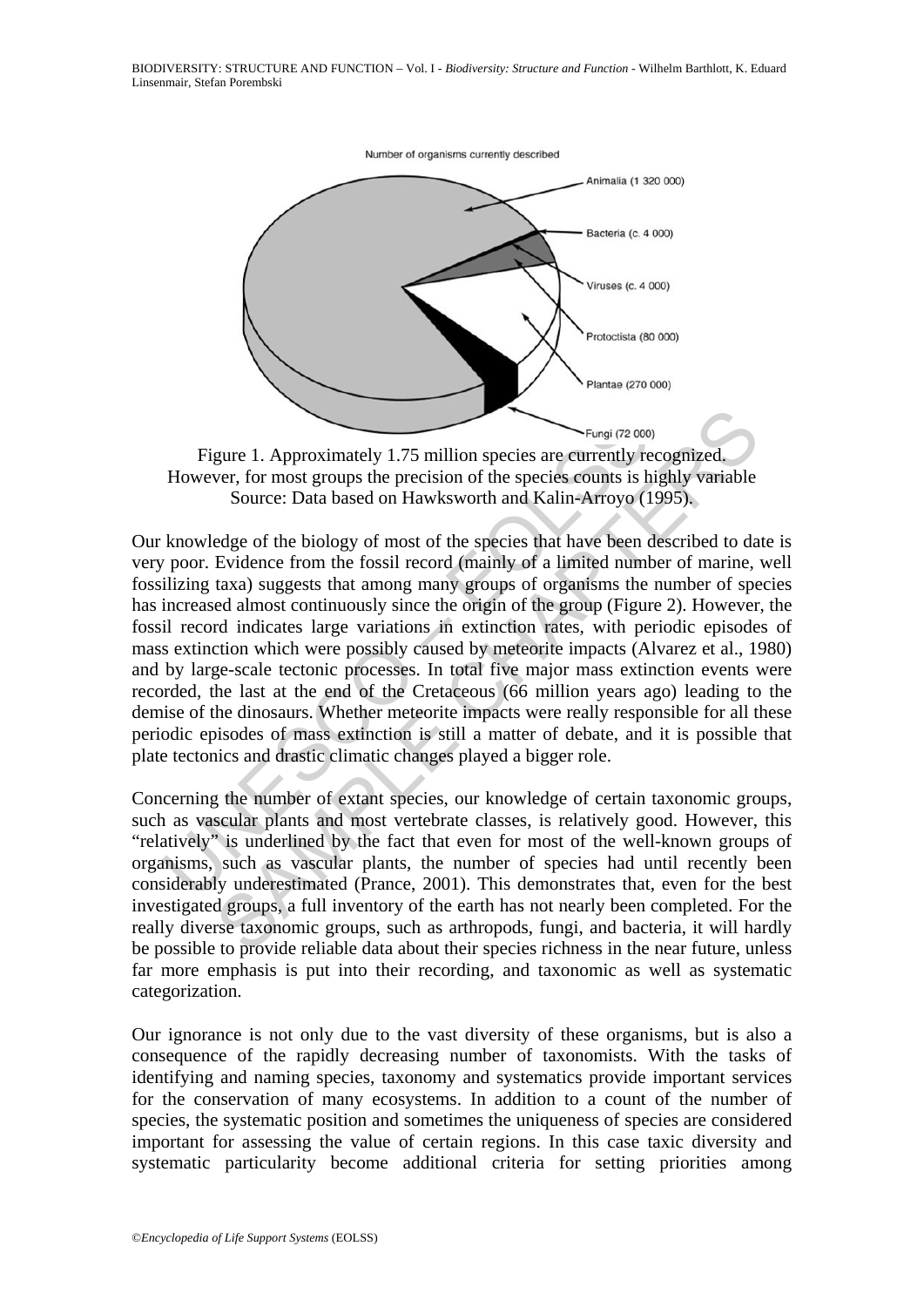conservation options. Moreover, the rarity of a species is an additional criterion that is frequently considered in this context, but cannot be even roughly guessed at in most of the very diverse taxa.







Endemic taxa form important units for identifying and prioritizing protected areas. "Endemics" are those taxa restricted to a specified geographical area. The occupation with quantifying patterns of endemism dates back to de Candolle (1820). Frequently the number of endemics is correlated with the species richness of a certain area; however, relatively species-poor island communities may also contain large numbers of endemics. Endemics can be categorized in different ways (see the survey in Hawksworth and Kalin-Arroyo, 1995), and often a differentiation is made with regard to evolutionary age between neoendemics and palaeoendemics. "Neoendemics" belong to clusters of closely related species groups that have evolved relatively recently (such as the cichlid fishes in Lake Victoria and Lake Malawi or the Canarian species of the plant genus *Sonchus*). "Palaeoendemics" are ancient isolated taxa that are considered to represent evolutionary relicts (for example, the maidenhair tree *Gingko biloba* and *Welwitschia mirabilis* of the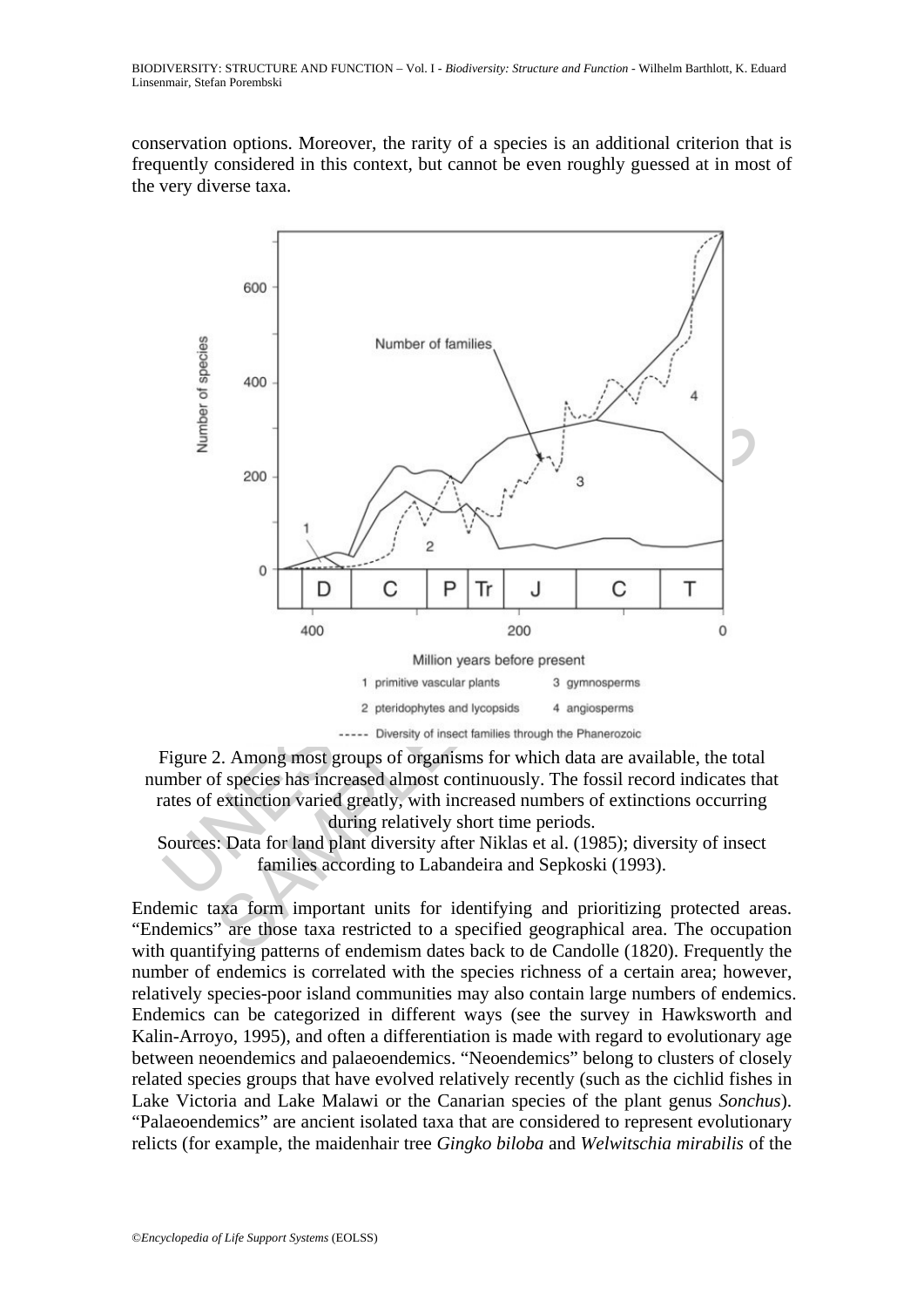Namib Desert).

Degrees of endemism depend on environmental variables such as precipitation, temperature, and productivity. Plant endemism increases with increasing altitude and with higher rainfall (Gentry, 1992; Cowling, 1983). Islands have been much studied in terms of plant endemism (Carlquist, 1974; Bramwell, 1979).

Continental islands (such as Madagascar and New Caledonia) are characterized by large numbers of ancient, taxonomically isolated endemics. Younger oceanic islands such as the Canaries and Hawaii are rich in plant groups which underwent extensive adaptive radiation.

There is a well-known concentration of endemic plants in localities offering edaphic particularities (such as outcrops of serpentine, limestone, or quartzite). According to Kruckeberg (1986) there is evidence that these nutritionally unusual substrates provided strong selective forces for the evolution of endemics.

Both the Convention on Biological Diversity and *Agenda 21* have called for the earth's biodiversity to be inventoried and monitored. Inventorying is the naming, surveying, sorting, cataloguing, quantifying, and mapping of biological entities (from genes to ecosystems).

Repeated inventorying over time is needed for monitoring changes in biodiversity. Today only a few countries have programs to make inventories of their own biota, and mostly the tools to identify the organisms present are inadequately developed.

icularities (such as outcrops of serpentine, limestone, or quartz<br>ckeberg (1986) there is evidence that these nutritionally unusual s<br>mg selective forces for the evolution of endemics.<br>The convention on Biological Diversit First standard controllation of variance in formation and responsibles (such as outcrops of serpentine, limestone, or quartzite). According (1986) there is evidence that these nutritionally unusual substrates prover to fr Our knowledge about the species diversity and species composition of many ecosystems is as poor as for the earth as a whole. This is illustrated by the fact that despite considerable efforts of generations of biologists to inventory the temperate and boreal forests of the northern hemisphere, we are still not able to present comprehensive lists of all organisms present in these forests. Our knowledge of species numbers in most tropical ecosystems, such as rainforests, is much worse.

Occasionally whole ecosystems have been ignored up to now from an ecological point of view. This is the case for a number of marine habitats as well as for terrestrial communities, for example white sand savannahs and rock outcrops. The latter are widespread throughout the tropics where they occur in the form of limestone hills, sandstone table mountains, and as granitic or gneissic monoliths (Porembski and Barthlott, 2000).

Rock outcrops are characterized by harsh environmental conditions and thus harbor a unique vegetation, with many species showing particular adaptations to withstand water shortage (such as succulence and desiccation tolerance). Up to now the remarkable richness of ecosystems that are characterized by environmental extremes in hosting organisms well adapted to them has been barely regarded as worthy of consideration in terms of searching for new solutions for future applications.

From an ecological point of view it is important that species play different roles in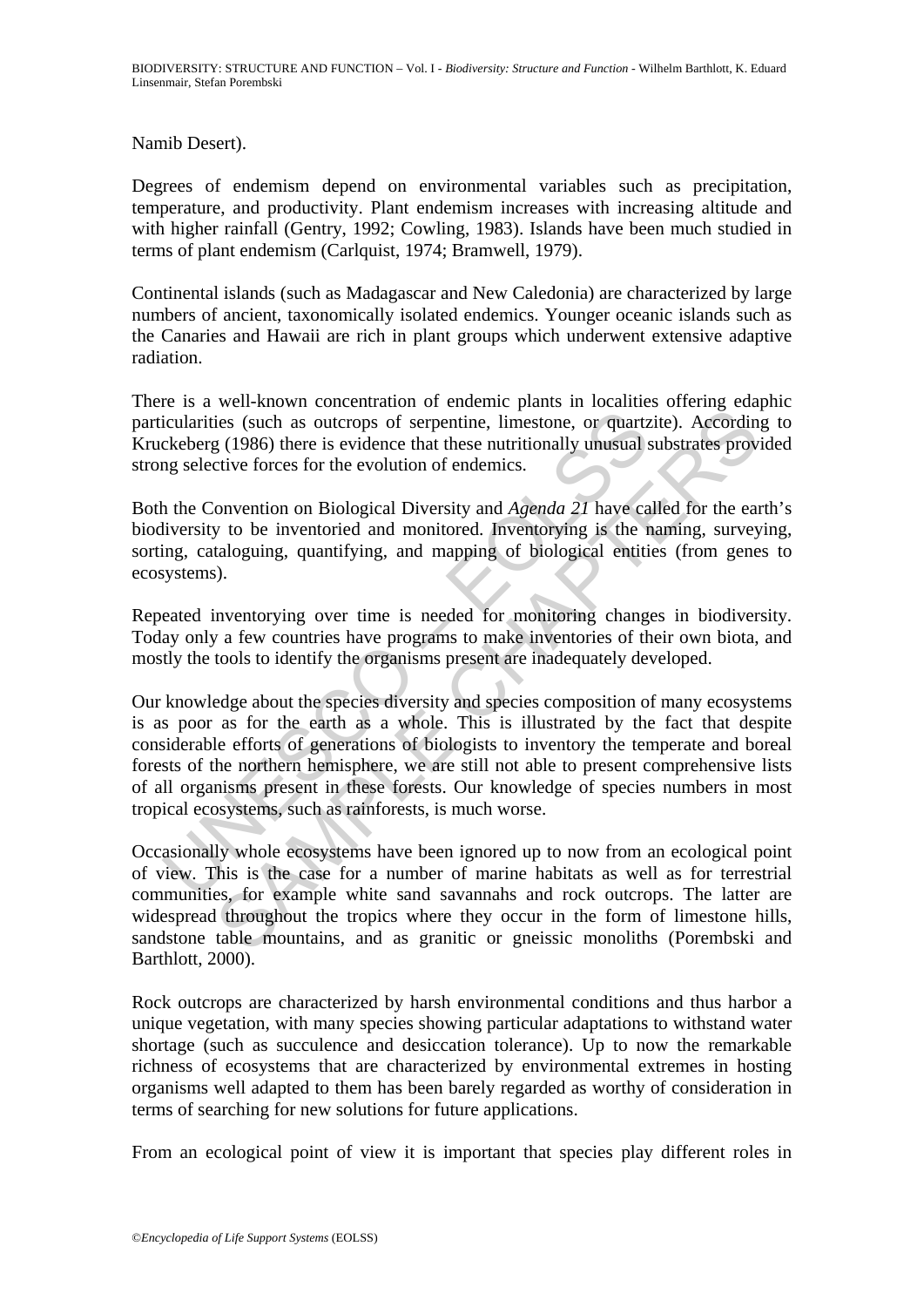ecosystems and that they possess different adaptive traits. Species that possess ecologically important attributes (for example, plants which contribute to nitrogen enrichment in soils) or have a disproportionately large effect on other species or on the function of ecosystems (animals acting as "ecosystem engineers" by regulating, for example, the flow of certain nutrients) are called "keystone" species (Bond, 1993). The term "functional diversity" describes the richness in functional types and features, as well as the diversity of keystone species present in certain ecosystems and geographical units.

In most ecosystems certain functional types are represented by a number of species, which leads to the question, are all those species absolutely essential for the function of the ecosystem, or is there a certain amount of redundancy within plant and animal communities?

The differences between individual species concerning ecosystem processes, such as nutrient cycling, can be large. This is illustrated by a comparison of the 20,000 to 25,000 species of orchids and the 200 species of the largest conifer family, the Pinaceae.

The relatively low number of genera and species of the latter family, which largely dominate the northern boreal forests, are of outstanding importance on a global scale, for example with respect to the role of these forests in climate change (in acting as sinks or sources for carbon dioxide).

differences between individual species concerning ecosystem<br>ient cycling, can be large. This is illustrated by a comparison<br>000 species of orchids and the 200 species of the largest conferr fat<br>relatively low number of gen Exercise between individual species concerning ecosystem processes, such<br>cling, can be large. This is illustrated by a comparison of the 20,00<br>cies of orchids and the 200 species of the largest conferr family, the Pinac<br>el Despite their huge species number, however, orchids generally are rarely relevant (for example, in the canopy of tropical forests) for the regulation of ecosystem characteristics and processes. According to the "redundant species hypothesis" (as in Lawton and Brown, 1993), species-rich ecosystems are characterized by a number of species that are functionally non-relevant and thus do not form essential ecosystem constituents. The term "redundant species" is, however, problematic since our knowledge about most species is too limited to allow prediction of their role in ecosystems over prolonged periods.

Biodiversity is not evenly distributed on earth, but shows considerable differences between biogeographic zones. The definition of biogeographic zones is based on their flora and fauna. The species richness of most groups of organisms peaks in the tropics, with rainforests being particularly diverse. The underlying reasons for the latitudinal gradient in species richness from the polar to the equatorial regions are still not clearly identified (Gaston, 2000).

In addition, there are large gaps in our ability to exactly circumscribe the regions that are characterized by high numbers of species and endemics. Being able to define accurately these so-called "hot spot" regions (Myers et al*.*, 2000) would be of outstanding importance in the prioritization of regions for conservation purposes. According to Barthlott et al*.* (2005; Mutke et al. 2005), plant diversity is not statistically distributed on earth, with regions of maximum plant species richness mostly situated near the equator, for example the northern Andes and the Indonesian archipelago (see Plate 11.1–1). The South African floristic kingdom Capensis is an example of a speciesrich region outside the tropical latitudes.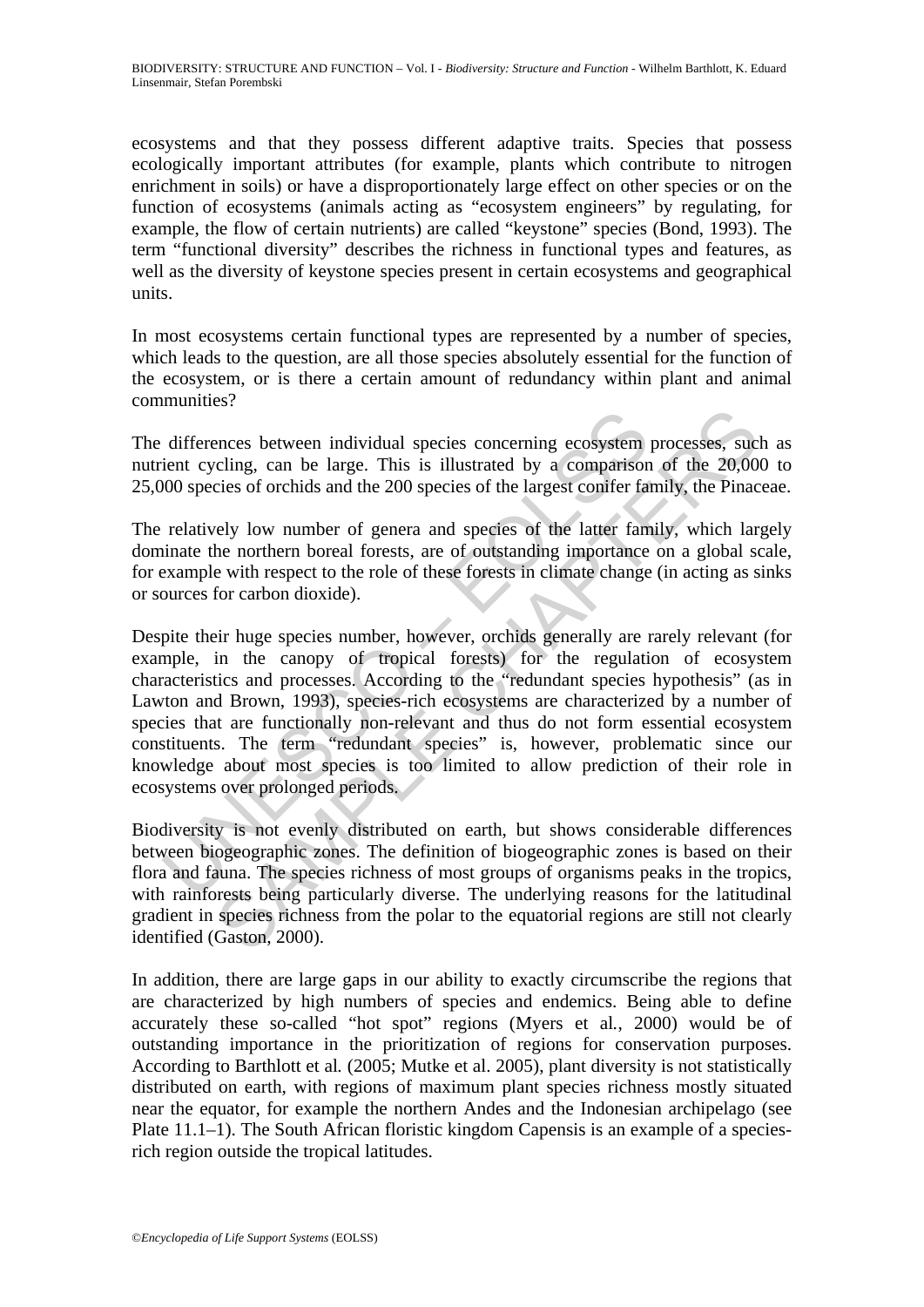BIODIVERSITY: STRUCTURE AND FUNCTION – Vol. I - *Biodiversity: Structure and Function* - Wilhelm Barthlott, K. Eduard Linsenmair, Stefan Porembski



ate 11.1–1. According to the plant diversity map produced by Bart<br>
utke et al. 2005), most areas with the maximum number of plant state<br>
utate at al. 2005), most areas with the maximum number of plant state<br>
d small-scale 1-1. According to the plant diversity map produced by Barthlott et al. (200<br>
1-1. According to the plant diversity map produced by Barthlott et al. (200<br>
1-acade climatic variations (such as mountain ranges) harbor high nu Plate 11.1–1. According to the plant diversity map produced by Barthlott et al. (2005; Mutke et al. 2005), most areas with the maximum number of plant species are in the equatorial regions. In particular, regions characterized by a highly variable topography and small-scale climatic variations (such as mountain ranges) harbor high numbers of species. The South African floristic kingdom Capensis is an example of a species-rich region outside the tropical latitudes.



#### **Bibliography**

- - -

Alvarez, L. W.; Alvarez, W.; Asaro, F.; Michel, H. V. 1980. Extraterrestrial Cause for the Cretaceous-Tertiary Extinctions: Experiment and Theory. *Science,* No. 208, pp. 1095–108.

Mutke, J. and Barthlott, W. (2005): Patterns of vascular plant diversity at continental to global scales. Biologiske Skrifter 55, 521-537. and Barthlott, W., Mutke, J., Rafiqpoor, M.D., Kier, G. and Kreft, H. (2005): Global centres of vascular plant diversity. Nova Acta Leopoldina 92, 61-83.

Bond, W. J. 1993. Keystone Species. In: E.-D. Schulze; H. A. Mooney (eds.), *Biodiversity and Ecosystem Function*, pp. 237–53. Berlin, Springer-Verlag.

Bramwell, D. (ed.) 1979*. Plants and Islands.* London, Academic Press.

Candolle de, A. P. 1820. Essai elementaire de géographique botanique. *Dictionaire de Sciences Naturelles,* Vol. 18. Strasbourg/Paris, Flevrault.

Carlquist. S. 1974. *Island Biology*. 660 pp. New York, Columbia University Press.

Chapin, F. S. III; Zavaleta, E. S.; Eviner, V. T.; Naylor, R. L.; Vitousek, P. M.; Reynolds, H. L.; Hooper, D. U.; Lavorel, S.; Sala, O. E.; Hobbie, S. E.; Mack, M. C.; Diaz, S. 2000. Consequences of Changing Biodiversity. *Nature*, No. 405, pp. 234–42.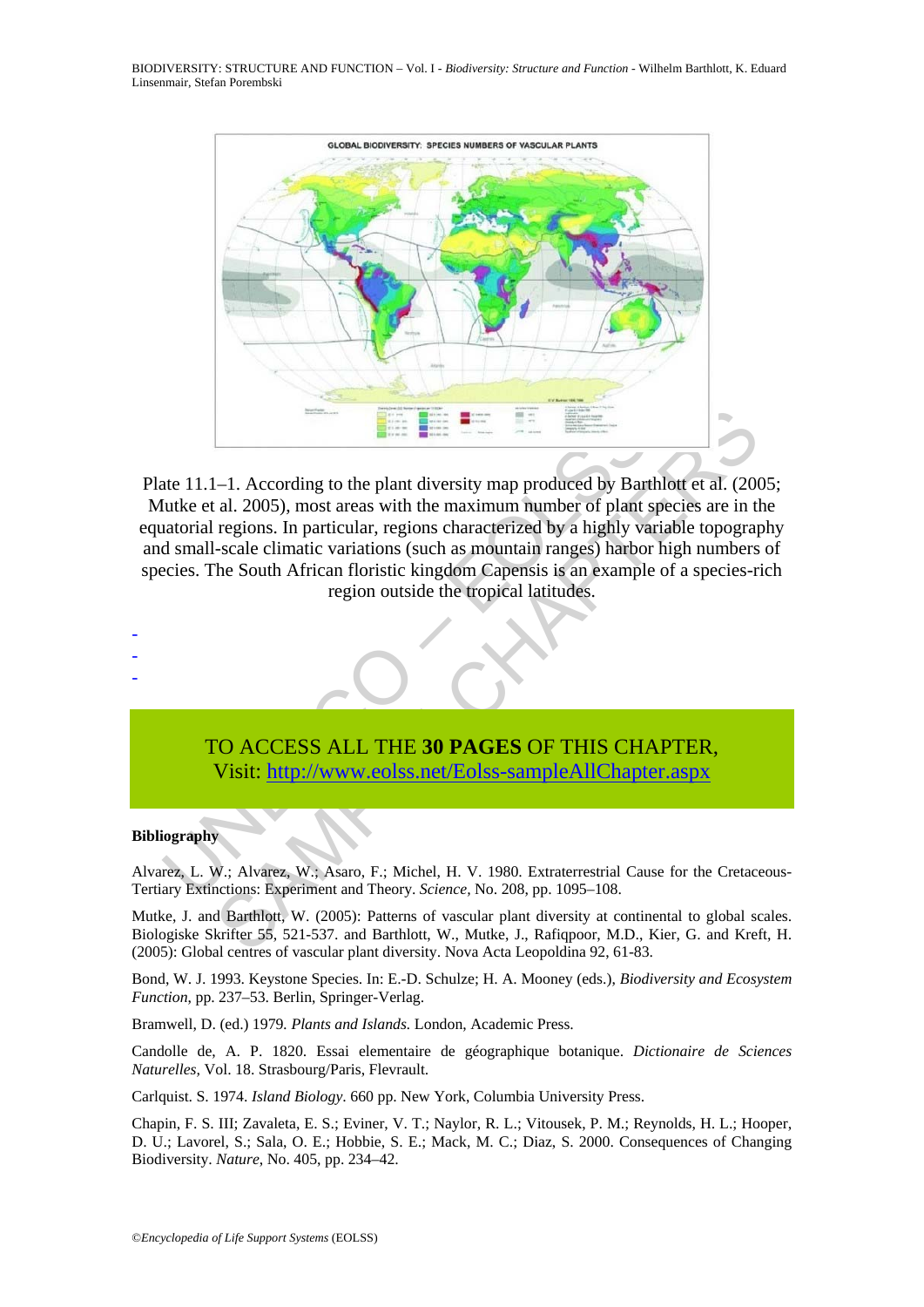Condit, R.; Ashton, P. S.; Baker, P.; Bunyavejchewin, S.; Gunatilleke, S.; Gunatilleke, N.; Hubbell, S. P.; Foster, R. B.; Itoh, A.; LaFrankie, J. V.; Seng Lee, H.; Losos, E.; Manokaran, N.; Sukumar, R.; Yamakura, T. 2000. Spatial Patterns in the Distribution of Tropical Tree Species. *Science*, No. 288, pp. 1414–18.

Costanza, R.; d'Arge, R.; de Groot, R.; Farber, S.; Grasso, M.; Hannon, B.; Limburg, K.; Naeem, S.; O'Neill, R. V.; Paruelo, J.; Raskin, R. G.; Sutton, P.; van den Belt, M. 1997. The Value of the World's Ecosystem Services and Natural Capital. *Nature*, No. 387, pp. 253–60.

Cowling, R. M. 1983. Phytochorology and Vegetation History in the South Eastern Cape, South Africa*. Journal of Biogeography*, Vol. 10, pp. 393–419.

Cramer, W.; Bondeau, A.; Woodward, F. I.; Prentice, I. C.; Betts, R. A.; Brovkin, V.; Cox, P. M.; Fisher, V.; Foley, J. A.; Friend, A. D.; Kucharik, C.; Lomas, M. R.; Ramankutty, N.; Sitch, S.; Smith, B.; White, A.; Young-Molling, C. 2001. Global Response of Terrestrial Ecosystem Structure and Function to CO<sub>2</sub> and Climate Change: Results from Six Dynamic Global Vegetation Models. *Global Change Biology*, No. 7, pp. 357–73.

Crawley, M. J. 1997. Biodiversity. In: M. J. Crawley (ed.) *Plant Ecology*, pp. 595–632. 2nd edn. Oxford, Blackwell.

Dukes, J. S. 2001. Biodiversity and Invasibility in Grassland Microcosms. *Oecologia*, No. 126, pp. 563– 8.

Ehrenfeld, D. 1988. Why Put a Value on Biodiversity. In: E. O. Wilson; F. M. Peter (eds.), *Biodiversity,* pp. 212–16. Washington, D. C., National Academy Press.

Elton, C. S. 1958. *The Ecology of Invasions by Animals and Plants*. London, Methuen.

Erwin, T. 1982. Tropical Forests: Their Richness in Coleoptera and Other Arthropod Species. *Coleopterists' Bulletin*, No. 36, pp. 74–5.

Forman, R. T. T. 1995. *Land Mosaics: The Ecology of Landscapes and Regions*. 652 pp. Cambridge, Cambridge University Press.

Gaston, K. J. 2000. Global Patterns in Biodiversity. *Nature*, No. 405, pp. 220–7.

Gentry, A. H. 1992. Tropical Forest Biodiversity: Distributional Patterns and Their Conservation Significance. *Oikos,* No. 63, pp. 19–28.

vley, M. J. 1997. Biodiversity. In: M. J. Crawley (ed.) *Plant Ecology*, pp. 595-<br>
kwell.<br>
S., J. S. 2001. Biodiversity and Invasibility in Grassland Microcosms. Oecology.<br>
Field, D. 1988. Why Put a Value on Biodiversity. 1997. Biodiversity. In: M. J. Crawley (ed.) *Plant Ecology*, pp. 595–632. 2nd edn. Ox<br>2001. Biodiversity and Invasibility in Grassland Microcosms. *Oecologia*, No. 126, pp.<br>1988. Why Put a Value on Biodiversity. In: E. O. Gitay, H.; Noble, I. R. 1997. What are Functional Types and How Should We Seek Them? In: T. M. Smith; H. H. Shugart; F. I. Woodward (eds.), *Their Relevance to Ecosystem Properties and Global Change*, pp. 3–19. Cambridge, Cambridge University Press.

Grant, P. R. 2000. What Does it Mean to be a Naturalist at the End of the Twentieth Century. *American Naturalist,* No. 155, pp. 1–12.

Grassle, J. F. 1991. Deep-Sea Benthic Biodiversity. *BioScience*, No. 51, pp. 464–9.

Grassle, J. F.; Maciolek, N. J. 1992. Deep-Sea Species Richness: Regional and Local Diversity Estimates from Quantitative Bottom Samples. *American Naturalist*, No. 139, pp. 313–41.

Grigg, R. W.; Polovina, J. J.; Atkinson, M. J. 1984. Model of a Coral Reef Ecosystem. III. Resource Limitation, Community Regulation, Fisheries Yield and Resource Management. *Coral Reefs*, No. 3, pp. 23–7.

Hanemann, W. M. 1988. Economics and the Preservation of Biodiversity. In: E. O. Wilson; F. M. Peter (eds.), *Biodiversity*, pp. 193–9. Washington, D. C., National Academy Press.

Hawksworth, D. L.; Kalin-Arroyo, M. T. 1995. Magnitude and Distribution of Biodiversity. In: V. H. Heywood (ed.), *Global Biodiversity Assessment,* pp. 107–191. Cambridge, Cambridge University Press.

Huston, M. A. 1994. *Biological Diversity: The Coexistence of Species on Changing Landscapes*. Cambridge, Cambridge University Press.

Kapos, V. 1989. Effects of Isolation on the Water Status of Forest Patches in the Brazilian Amazon. *Journal of Tropical Ecology,* No. 5, pp. 173–85.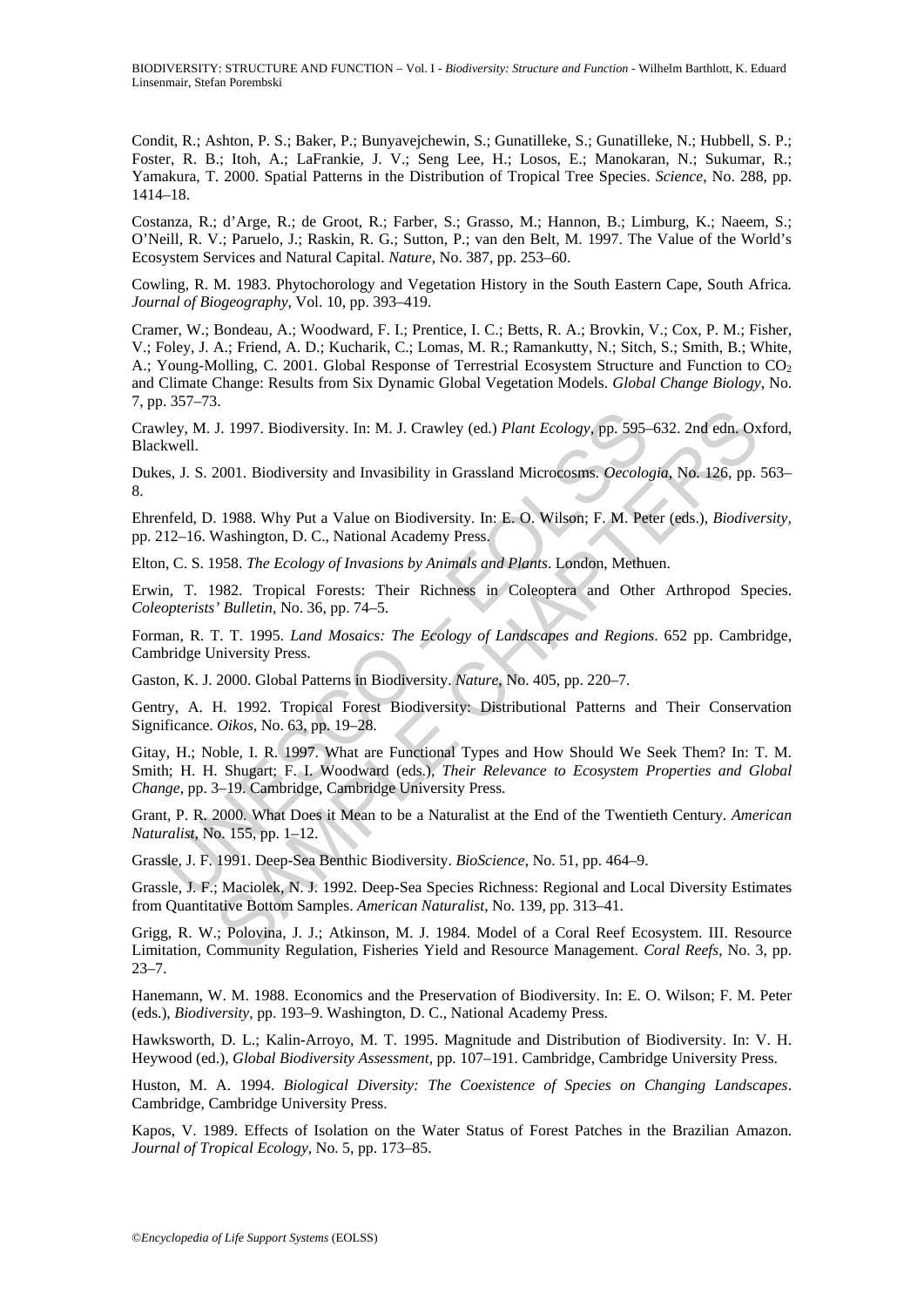Kruckeberg, A. R. 1986. An Essay: The Stimulus of Unusual Geologies in Plant Speciation. *Systematic Botany*, No. 11, pp. 455–63.

Labandeira, C. C.; Sepkoski, J. J., Jr. 1993. Insect Diversity in the Fossil Record. *Science*, No. 261, pp. 310–15.

Lasserre, P. 1992. The Role of Biodiversity in Marine Ecosystems. In: O. T. Solbrig; H. M. van Emden, P. G. W. J. van Oordt (eds.), *Biodiversity and Global Change*, pp. 105–30. Paris, International Union of Biological Sciences.

Laurance, W. F. 1997. Hyper-Disturbed Parks: Edge Effects and the Ecology of Isolated Rainforest Reserves in Tropical Australia. In: W. F. Laurance; R. O. Bierregaard, Jr. (eds.), *Tropical Forest Remnants: Ecology, Management, and Conservation of Fragmented Communities*, pp. 71–83. Chicago, University of Chicago Press.

Laurance, W. F.; Bierregaard, R. O., Jr. (eds.) 1997. *Tropical Forest Remnants: Ecology, Management, and Conservation of Fragmented Communities.* 616 pp. Chicago, University of Chicago Press.

Lawton, J. H.; Brown, V. K. 1993. Redundancy in Ecosystems. In: E.-D. Schulze; H. A. Mooney (eds.), *Biodiversity and Ecosystem Function*, pp. 255–70. Berlin, Springer-Verlag.

Lawton, J. H.; May, R. M. (eds.) 1995. *Extinction Rates*. 246 pp. Oxford, Oxford University Press.

Levin, D. A. 2000. *The Origin, Expansion, and Demise of Plant Species*. 238 pp. Oxford, Oxford University Press.

Linsenmair, K. E.; Davis, A. J.; Fiala, B.; Speight, M. R. (eds.) 2001. Tropical Forest Canopies: Ecology and Management. Proceedings of the ESF Conference, Oxford University, 12–16 December 1998. *Plant Ecology*, No. 153, Special Issue.

Lowman, M. D.; Nadkarni, N. M. 1995. *Forest Canopies*. 624 pp. San Diego, Academic Press.

Lovejoy, T. E. 1980. Changes in Biological Diversity. In: G. O. Barney (ed.), *The Global 2000 Report to the President*, Vol. 2, pp. 327–32. Harmondsworth, Penguin.

MacArthur, R. H.; Wilson, E. O. 1967. *The Theory of Island Biogeography*. 224 pp. Princeton, Princeton University Press.

Magurran, A. E. 1988. *Ecological Diversity and its Measurement*. 192 pp. London, Chapman and Hall.

May, R. M. 1973. *Stability and Complexity in Model Ecosystems*. 292 pp. Princeton: Princeton University Press.

––––. 1990. How Many Species? *Philosophical Transactions of the Royal Society of London*, Series B, No. 330, pp. 293–304.

ton, J. H.; Brown, V. K. 1993. Redundancy in Ecosystems. In: E.-D. Schulze;<br>
iversity and Ecosystem Function, pp. 255–70. Berlin, Springer-Verlag,<br>
ton, J. H.; May, R. M. (eds.) 1995. Extinction Rates. 246 pp. Oxford, Oxfo .; Brown, V. K. 1993. Redundancy in Ecosystems. In: E.-D. Schulze; H. A. Mooney (*and Ecosystem Function*, pp. 255–70. Berlin, Springer-Verlag.<br>
: May, R. M. (eds.) 1995. *Extinction Rates*. 246 pp. Oxford, Oxford Universi May, R. M.; Tregonning, K. 1998. Global Conservation and UK Government Policy. In: G. M. Mace; A. Balmford; J. R. Ginsberg (eds.), *Conservation in a Changing World*, pp. 287–301. Cambridge, Cambridge University Press.

McCann, K. S. 2000. The Diversity–Stability Debate. *Nature*, No. 405, pp. 228–33.

Murcia, C. 1995. Edge Effects in Fragmented Forests: Implications for Conservation. *Trends in Ecology and Evolution*, No. 10, pp. 58–62.

Myers, N.; Mittermeier, R. A.; Mittermeier, C. G.; da Fonseca, G. A. B.; Kent, J. 2000. Biodiversity Hot-Spots for Conservation Priorities. *Nature*, No. 403, pp. 853–8.

Nicholson, S. E.; Tucker, C. J.; Ba, M. B. 1998. Desertification, Drought, and Surface Vegetation: An Example from the West African Sahel. *Bulletin of the American Meteorological Society*, No. 79, pp. 815– 29.

Niklas, K. J.; Tiffney, B. H.; Knoll, A. H. 1985. Patterns in Vascular Land Plant Diversification: Analysis at the Species Level. In: J. W. Valentine (ed.), *Phanerozoic Diversity Patterns: Profiles in Macroevolution*, pp. 97–128. Princeton, Princeton University Press.

Norton, B. 1988. Commodity, Amenity, and Morality: The Limits of Quantification in Valuing Biodiversity. In: E. O. Wilson; F. M. Peter (eds.), *Biodiversity*, pp. 200–05. Washington, D. C., National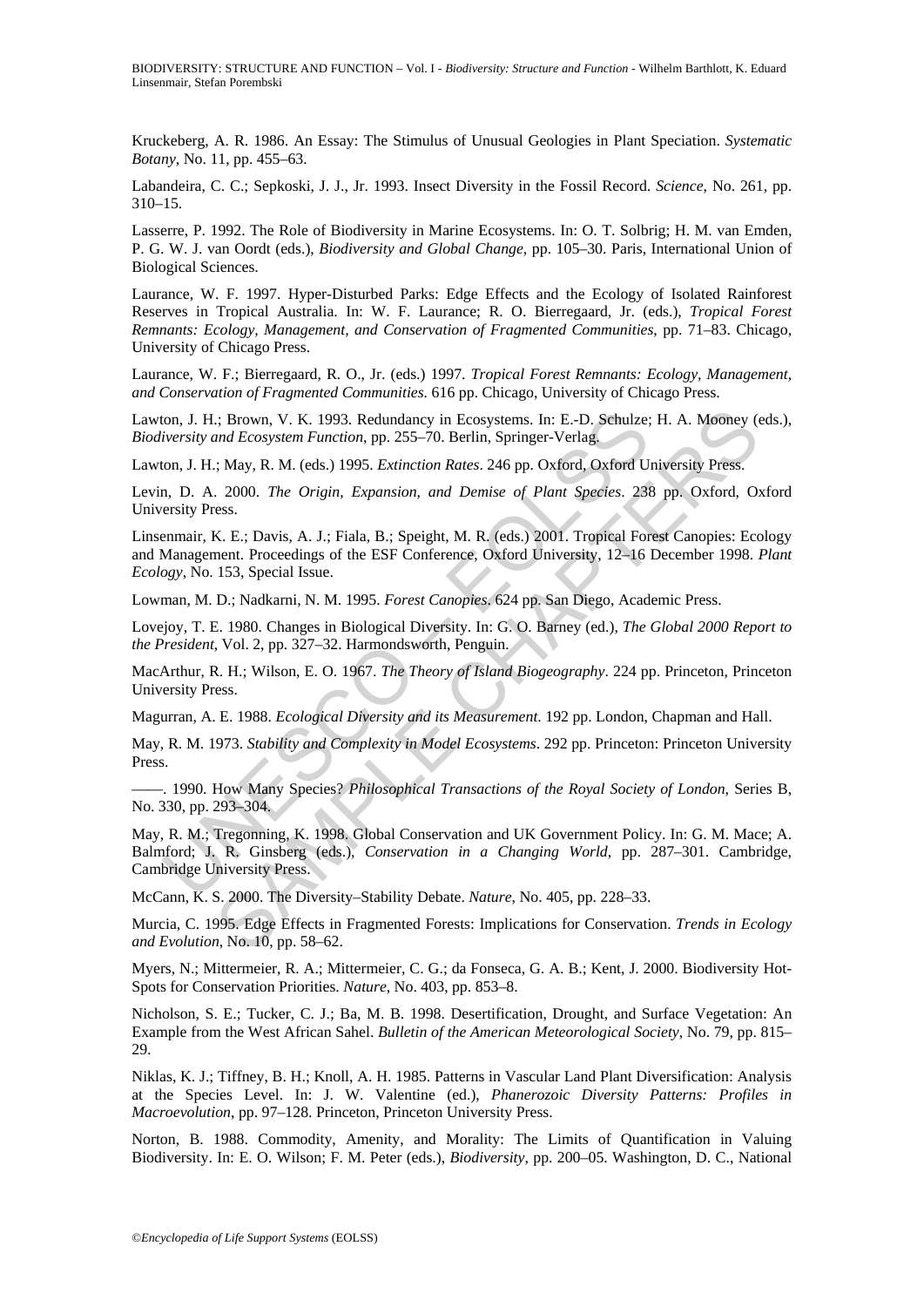Academy Press.

Olson, D. M.; Dinerstein, E. 1998. The Global 200: A Representative Approach to Conserving the Earth's Most Biologically Valuable Ecoregions. *Conservation Biology,* No. 12, pp. 502–15.

Olson, D. M.; Dinerstein, E.; Wikramanayake, E. D.; Burgess, N. D.; Powell, G. V. N.; Underwood, E. C.; D'Amico, J. A.; Itoua, I.; Strand, H. E.; Morrison, J. C.; Loucks, C. J.; Allnutt, T. F.; Ricketts, T. H.; Kura, Y.; Lamoreux, J. F.; Wettengel, W. W.; Hedao, P.; Kassem, K. R. 2001. Terrestrial Ecoregions of the World: A New Map of Life on Earth. *BioScience*, No. 51, pp. 933–7.

Poore, G. 1993. Marine Species Richness. *Nature*, No. 361, pp. 597–8.

Porembski, S.; Barthlott, W. (eds.) 2000. *Inselbergs: Biotic Diversity of Isolated Rock Outcrops in Tropical and Temperate Regions.* Berlin, Springer-Verlag.

Prance, G. T. 2001. Discovering the Plant World*. Taxon*, No. 50, pp. 345–59.

Randall, A. 1988. What Mainstream Economists Have to Say about the Value of Biodiversity. In: E. O. Wilson; F. M. Peter (eds.), *Biodiversity*, pp. 217–23. Washington, D. C., National Academy Press.

Reaka-Kudla, M. L. 1997. The Global Biodiversity of Coral Reefs: A Comparison with Rain Forests. In: M. L. Reaka-Kudla; D. E. Wilson; E. O. Wilson (eds.), *Biodiversity II,* pp. 83–108. Washington, D. C., Joseph Henry Press.

Regan, T. 1981. *The Preservation of Species.* Princeton, Princeton University Press.

Rejmánek, M. 2000. Invasive Plants: Approaches and Predictions. *Austral Ecology*, No. 25, pp. 497–506.

Richardson, D. M.; Pysek, P.; Rejmánek, M.; Barbour, M. G.; Panetta, F. D.: West, C. J. 2000. Naturalization and Invasion of Alien Plants: Concepts and Definitions. *Diversity and Distributions,* No. 6, pp. 93–107.

Schläpfer, F.; Schmid, B. 1999. Ecosystem Effects of Biodiversity: A Classification of Hypotheses and Cross-System Exploration of Empirical Results. *Ecological Applications*, No. 9, pp. 893–912.

Stehli, F. G.; McAlester, A. L.; Helsley, C. E. 1967. Taxonomic Diversity of Recent Bivalves and Some Implications for Geology. *Geological Society of America Bulletin*, No. 78, pp. 455–66.

Taylor, P. W. 1986. *Respect for Nature*. Princeton, Princeton University Press.

Tilman, D. 1999. The Ecological Consequences of Changes in Biodiversity: A Search for General Principles. *Ecology*, No. 80, pp. 1455–74.

––––. 2000. Causes, Consequences and Ethics of Biodiversity. *Nature,* No. 405, pp. 208–11.

on; F. M. Peter (eds.), *Biodiversity*, pp. 217–23. Washington, D. C., National A<br>a-Kudla, M. L. 1997. The Global Biodiversity of Coral Reefs: A Comparison<br>
... Reaka-Kudla; D. E. Wilson; E. O. Wilson (eds.), *Biodiversity* 1. Peter (eds.), *Biodiversity*, pp. 217–23. Washington, D. C., National Academy Press.<br>
M. L. 1997. The Global Biodiversity of Coral Reefs: A Comparison with Rain Forest<br>
Kudla: D. E. Wilson; E. O. Wilson (eds.), *Biodive* Van der Putten. W. H; Mortimer, S. R; Hedlund, K.; van Dijk, C.; Brown, V. K.; Leps, J.; Rodriguez-Barrueco, C.; Roy, T.; Diaz Len, T. A.; Gormsen, D.; Korthals, G. W.; Lavorel, S.; Santa Regina, I.; Smilauer, P. 2000. Plant Species Diversity as a Driver of Early Succession in Abandoned Fields: A Multi-Site Approach. *Oecologia,* No. 124, pp. 91–9.

Vitousek, P. M.; D'Antonio, C. M.; Loope, L. L.; Westbrooks, R. 1996. Biological Invasions as Global Environmental Change. *American Scientist,* No. 84, pp. 218–28.

Vitousek, P. M.; Mooney. H. A.; Lubchenko, J.; Melillo, J. M. 1997. Human Domination of Earth's Ecosystems. *Science*, No. 277, pp. 494–9.

WCMC (World Conservation Monitoring Centre). 1992. *Global Biodiversity: Status of the Earth's Living Resources.* London, Chapman and Hall.

Whittaker, R. H. 1977. Evolution of Species Diversity in Land Communities. *Evolutionary Biology*, No. 10, pp. 1–67.

Wilson, E. O.; Peter, F. M. 1988. *Biodiversity*. 521 pp. Washington, D. C., National Academy Press.

#### **Biographical Sketches**

**Professor Wilhelm Barthlott** was born in 1946, in Forst (Baden-Württemberg, Germany). He studied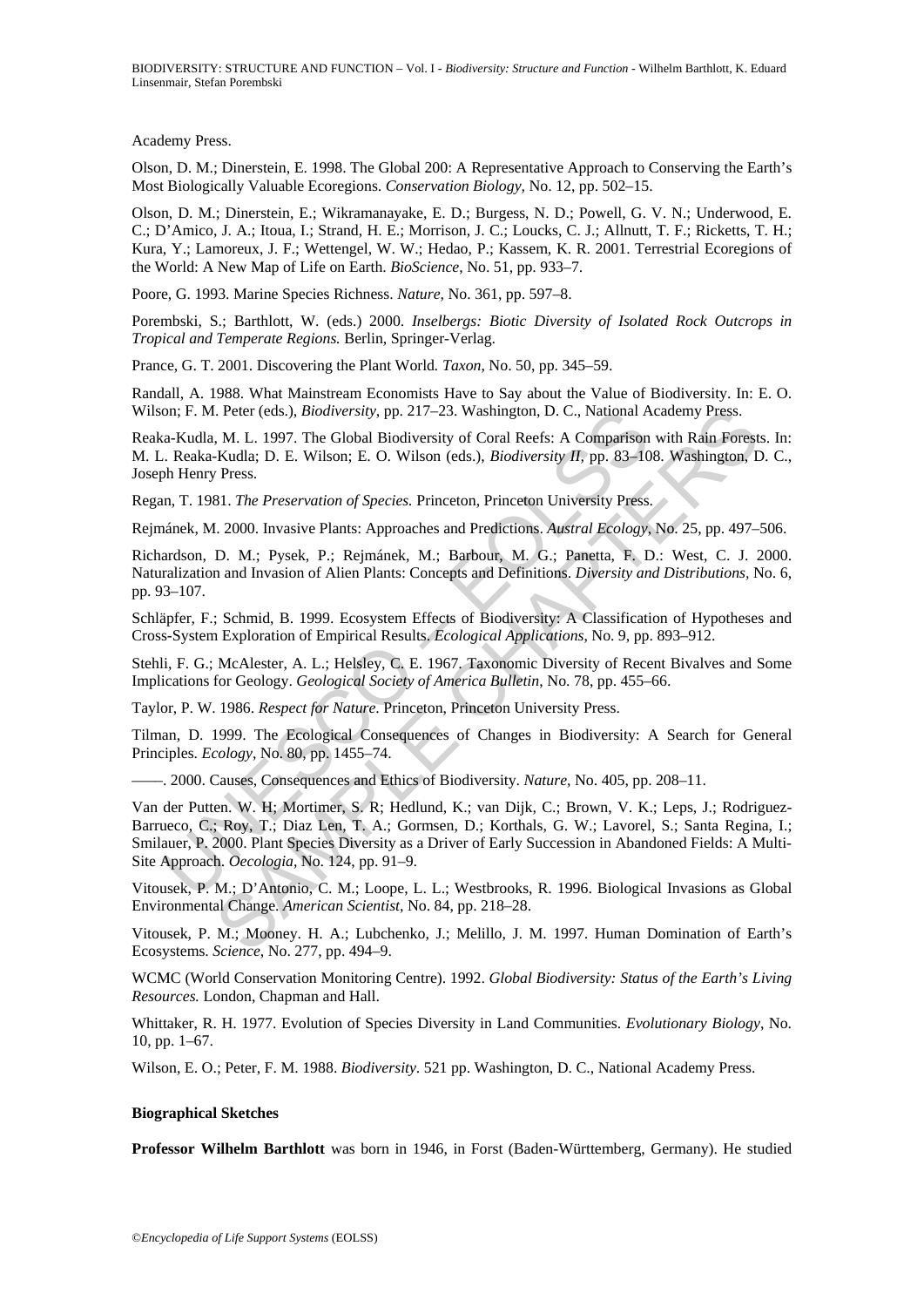Biology with Chemistry, Physics and Geography at the University of Heidelberg, and his dissertation subject was the contribution to taxonomy and biogeography of the palaeotropic Rhipsalis and to the general micromorphology of Cactaceae.

He was Scientific Assistant at the Institute of Systematic Botany and Plant Geography, University of Heidelberg, and Associate Professor at the Institute of Systematic Botany and Plant Geography of the Freie Universität, Berlin. Since 1985 he has been Professor and head of department at the Botanical Institute and director of the Botanical Garden of the University of Bonn.

FF, Volkswagen Sitttung. He received the Karl-Henz-Beckurts-Award in 191<br>
the Deutschen Zukunftspreis des Bundespräsidenten, and awarded the Order of<br>
be Deutschen Zukunftspreis des Bundespräsidenten, and awarded the Order swagen Sittlung. He received the Karl-Hein-Hein-Heickuts-Award in 1997; he was nominally and a Award Hein-Hein-Hein-Heickuts-Award 1997, the Theorem Zukunffspresi des Bundespräsidenten, and awarded the Order Award and the His main fields of research are tropical ecology and biodiversity (epiphytes, vegetation of inselbergs, mapping of biodiversity by use of geographical information systems, and carnivorous plants), and the systematics of angiosperms; high resolution scanning electron microscopy of cuticular surfaces and systematic applicability of epicuticular wax ultrastructure; ecological aspects of contamination and effects of tensides; and the technical development of artificial "intelligent" surfaces with self-cleaning effects (the "lotus-effect"). He has researched mainly in South America (Brazil, Ecuador, and Venezuela), West Africa (Ivory Coast), and Madagascar. He has been awarded numerous grants by for example the DFG, BMBF, Volkswagen Stiftung. He received the Karl-Heinz-Beckurts-Award in 1997; he was nominated for the Deutschen Zukunftspreis des Bundespräsidenten, and awarded the Order of Andrès Bello of the Republic of Venezuela in 1998. He has also received the Philip-Morris Science Award and the German Environmental Award (1999), the Treviranus-Medal of the Association of German Biologists and the Austrian GLOBArt Innovation Award (2001). He was awarded the Cactus d'Or on behalf of the International Organization of Succulent Plant Study in 2002. He is a member of the Academy of Science and Literature in Mainz, the Academy of Science of North Rhine Westphalia, the German Academy of Naturalists (Leopoldina), and was appointed a Foreign Member of the Linnean Society in London.

**Professor K. Eduard Linsenmair** was born in 1940 in Munich (Bavaria, Germany). He majored in Zoology with Botany, Chemistry, Anthropology and Psychology at the Universities of Heidelberg, Freiburg im Breisgau and Frankfurt am Main. His dissertation was an etho-ecological investigation on semiterrestrial crabs at the Red Sea.

He was Scientific Assistant in the Faculty of Biology and Pre-clinical Medicine, University of Regensburg, and "Privatdozent" and Professor for Zoology, University of Regensburg. Since 1976 he has held the Chair of Animal Ecology at the Zoological Institute; and is now Chair of Animal Ecology and Tropical Biology at the Theodor-Boveri-Institute for Biological Sciences at the University of Würzburg.

His main fields of research are behavioral ecology, sociobiology, and eco-physiology, and as his main subject in recent years tropical biology with a major emphasis on community ecology, biodiversity questions, and life history studies. He has researched mainly in West Africa (Ivory Coast) and South-East Asia (Malaysia and Indonesia), and also in South America (Ecuador, French Guyana), and formerly North Africa, Sahara.

He has received financial support from the DFG, and subsequently from DAAD, the Volkswagen Stiftung, the Fritz Thyssen Stiftung (for construction of a permanent research station in the Comoé National Park in the Ivory Coast), Körber-Stiftung 1996 (for the construction of a canopy access system in French Guyana), Volkswagen Stiftung 1988 for "Wettbewerb Biowissenschaften" and the Fritz Thyssen Foundation. He received the European science award in 1996, and is a Member of the German Academy of Naturalists (Leopoldina), and the Academia Europea. He is the initiator and co-ordinator of the priority program of the DFG: "Mechanisms of the maintenance of tropical diversity," and has been co-organizer of two other main emphasis programs of the DFG ("Biochemical and physiological mechanisms of ecological adaptations in animals" and "Chemical ecology: natural compounds as behavioral modificators"). He is also the initiator and chairman of an ESF (European Science Foundation) program on "Tropical canopy research," and co-initiator of the "Flanking program for tropical ecology" of the GTZ and member of the program and evaluating board. He is the co-ordinator of the BIOTA-West ("BIOdiversity Monitoring Transect Analysis in Africa") program in the framework of the large BIOLOG program of the German Ministry for Education and Research (BMBF).

He is President of the "Gesellschaft für Tropenökologie" (Tropical Ecology Society), and a member of the National Committee for Global Change Research (Speaker DIVERSITAS Program Germany).

**Professor Stefan Porembski** was born in 1960, in Berlin (Germany). He studied Biology with Chemistry and Physics at the Freie Universität Berlin and at the University of Bonn, and his dissertation subject was